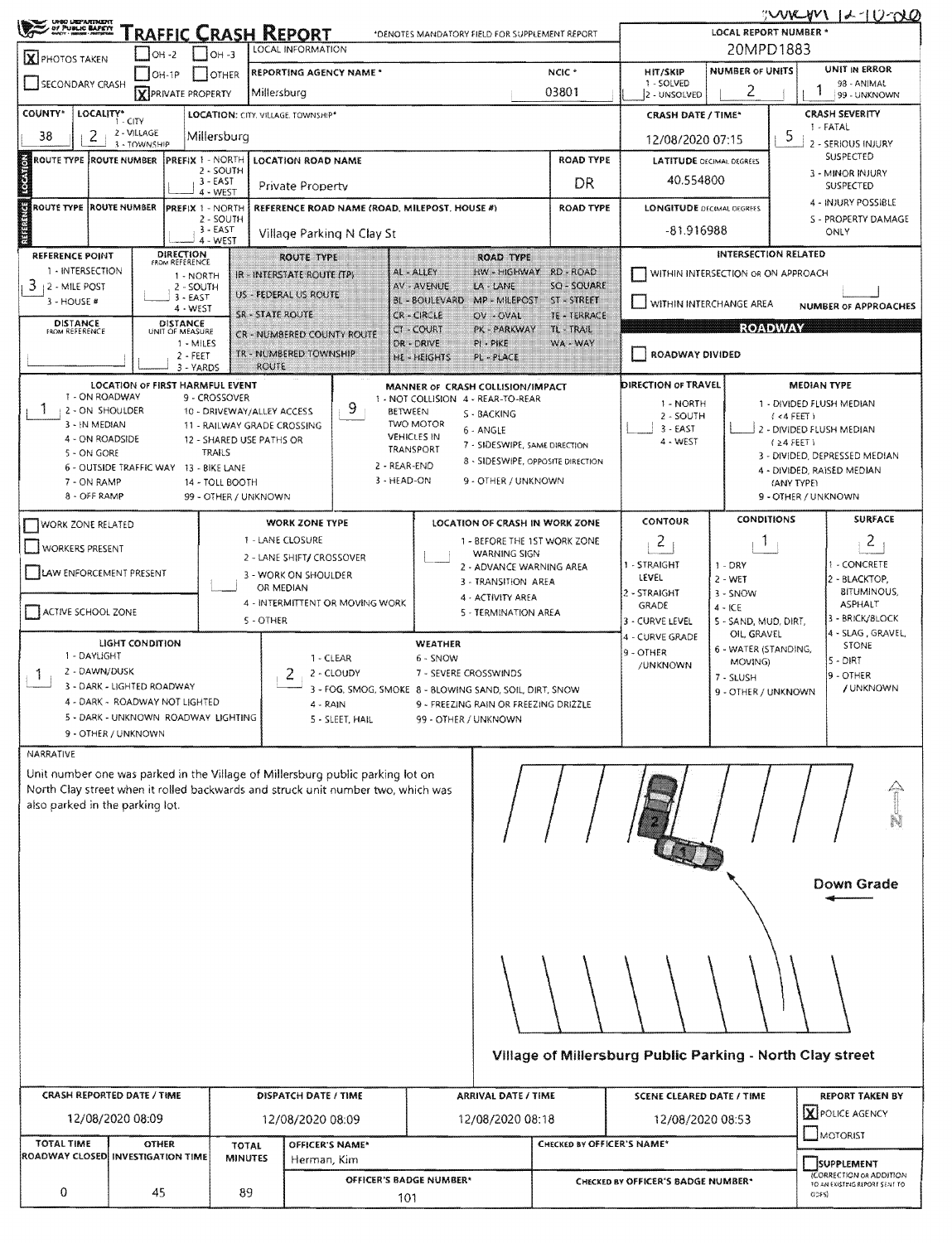|                                                                                                                    | ONGO DEPARTMENT<br>DE PUBLIC BAFETY                                |                                                           | <b>LOCAL REPORT NUMBER</b>                                                                                     |                                                 |                                                   |                                                       |                               |                                                                           |  |
|--------------------------------------------------------------------------------------------------------------------|--------------------------------------------------------------------|-----------------------------------------------------------|----------------------------------------------------------------------------------------------------------------|-------------------------------------------------|---------------------------------------------------|-------------------------------------------------------|-------------------------------|---------------------------------------------------------------------------|--|
|                                                                                                                    |                                                                    |                                                           |                                                                                                                |                                                 |                                                   |                                                       | 20MPD1883                     |                                                                           |  |
| OWNER PHONE:INCLUDE AREA CODE (E) SAME AS DRIVER:<br>OWNER NAME: LAST, FIRST, MIDDLE (C) SAME AS DRIVERY<br>UNIT # |                                                                    |                                                           |                                                                                                                |                                                 |                                                   | DAMAGE                                                |                               |                                                                           |  |
| 330-600-9094<br>FIFFER, TERRELL, K<br>-1<br>OWNER ADDRESS: STREET, CITY, STATE, ZIP ( C SAME AS ORIVER)            |                                                                    |                                                           |                                                                                                                |                                                 |                                                   |                                                       | 1 - NONE                      | <b>DAMAGE SCALE</b><br>3 - FUNCTIONAL DAMAGE                              |  |
|                                                                                                                    | 5320 TR 321, MILLERSBURG, OH, 44654                                |                                                           | 2 - MINOR DAMAGE                                                                                               | 4 - DISABLING DAMAGE                            |                                                   |                                                       |                               |                                                                           |  |
|                                                                                                                    | <b>COMMERCIAL CARRIER: NAME, ADDRESS, CITY, STATE, ZIP</b>         |                                                           |                                                                                                                |                                                 |                                                   | COMMERCIAL CARRIER PHONE: INCLUDE AREA CODE           |                               | 9 - UNKNOWN                                                               |  |
|                                                                                                                    |                                                                    |                                                           |                                                                                                                |                                                 |                                                   |                                                       | DAMAGED AREA(S)               |                                                                           |  |
|                                                                                                                    | LP STATE   LICENSE PLATE #                                         |                                                           | <b>VEHICLE IDENTIFICATION #</b>                                                                                |                                                 | <b>VEHICLE YEAR</b>                               | <b>VEHICLE MAKE</b>                                   |                               | INDICATE ALL THAT APPLY                                                   |  |
| OН                                                                                                                 | K415360                                                            |                                                           | 1HGCG5550YA133519                                                                                              |                                                 | 2000                                              | <b>HONDA</b>                                          |                               | 12                                                                        |  |
| <b>INSURANCE</b><br><b>AJVERIFIED</b>                                                                              | <b>INSURANCE COMPANY</b><br><b>GIECO</b>                           |                                                           | <b>INSURANCE POLICY #</b><br>6045961973                                                                        |                                                 | <b>COLOR</b><br><b>BLK</b>                        | <b>VEHICLE MODEL</b><br>ACCORD                        |                               |                                                                           |  |
|                                                                                                                    | <b>TYPE OF USE</b>                                                 |                                                           | US DOT #                                                                                                       |                                                 | TOWED BY: COMPANY NAME                            |                                                       |                               |                                                                           |  |
| COMMERCIAL                                                                                                         | GOVERNMENT                                                         | IN EMERGENCY<br>RESPONSE                                  |                                                                                                                |                                                 | <b>BULLY DOG TOWING</b>                           |                                                       |                               |                                                                           |  |
| <b>INTERLOCK</b><br>DEVICE                                                                                         |                                                                    | # OCCUPANTS                                               | <b>VEHICLE WEIGHT GVWR/GCWR</b><br>$1 - 510K$ LBS.                                                             |                                                 | "IMATERIAL<br><b>CLASS #</b>                      | <b>HAZARDOUS MATERIAL</b><br>PLACARD ID #             |                               |                                                                           |  |
| EQUIPPED                                                                                                           | HIT/SKIP UNIT                                                      |                                                           | 2 - 10.001 - 26K LBS.<br>$3 - 26K$ LBS.                                                                        |                                                 | RELEASED<br>PLACARD                               |                                                       |                               | 12                                                                        |  |
|                                                                                                                    | 1 - PASSENGER CAR                                                  | 6 - VAN (9-15 SEATS)                                      | 12 - GOLF CART                                                                                                 | 18 - LIMO (LIVERY VEHICLE)                      |                                                   | 23 - PEDESTRIAN/SKATER                                |                               | Ű                                                                         |  |
|                                                                                                                    | 2 - PASSENGER VAN<br>(MINIVAN)                                     | 7 - MOTORCYCLE 2-WHEELED<br>8 - MOTORCYCLE 3-WHEELED      | 13 - SNOWMOBILE<br>14 - SINGLE UNIT                                                                            | 19 - BUS (16+ PASSENGERS)<br>20 - OTHER VEHICLE |                                                   | 24 - WHEELCHAIR (ANY TYPE)<br>25 - OTHER NON-MOTORIST |                               |                                                                           |  |
|                                                                                                                    | UNIT TYPE 3 - SPORT UTILITY<br><b>VEHICLE</b>                      | 9 - AUTOCYCLE<br>10 - MOPED OR MOTORIZED                  | <b>TRUCK</b><br>15 - SEMI-TRACTOR                                                                              | 21 - HEAVY EQUIPMENT                            |                                                   | 26 - BICYCLE                                          |                               | УQ                                                                        |  |
|                                                                                                                    | 4 - PICK UP                                                        | BICYCLE                                                   | 16 - FARM EQUIPMENT                                                                                            |                                                 | 22 - ANIMAL WITH RIDER OR<br>ANIMAL-DRAWN VEHICLE | 27 - TRAIN<br>99 - UNKNOWN OR HIT/SKIP                |                               |                                                                           |  |
|                                                                                                                    | S - CARGO VAN<br>(ATV/UTV)                                         | 11 - ALL TERRAIN VEHICLE                                  | 17 - MOTORHOME                                                                                                 |                                                 |                                                   |                                                       |                               | ×                                                                         |  |
|                                                                                                                    | # OF TRAILING UNITS                                                |                                                           |                                                                                                                |                                                 |                                                   |                                                       |                               | 12                                                                        |  |
|                                                                                                                    | WAS VEHICLE OPERATING IN AUTONOMOUS<br>MODE WHEN CRASH OCCURRED?   |                                                           | 0 - NO AUTOMATION<br>0                                                                                         |                                                 | 3 - CONDITIONAL AUTOMATION 9 - UNKNOWN            |                                                       |                               |                                                                           |  |
|                                                                                                                    |                                                                    |                                                           | 1 - DRIVER ASSISTANCE<br>-YES 2 - NO 9 - OTHER / UNKNOWN AUTONOMOUS 2 - PARTIAL AUTOMATION 5 - FULL AUTOMATION | 4 - HIGH AUTOMATION                             |                                                   |                                                       |                               |                                                                           |  |
|                                                                                                                    |                                                                    |                                                           | MODE LEVEL                                                                                                     |                                                 |                                                   |                                                       |                               |                                                                           |  |
|                                                                                                                    | 1 - NONE<br>$2 - TAX$                                              | 6 - BUS - CHARTER/TOUR<br>7 - BUS - INTERCITY             | $11 - FIRE$<br>12 - MILITARY                                                                                   | 16 - FARM                                       | 17 - MOWING                                       | 21 - MAIL CARRIER<br>99 - OTHER / UNKNOWN             |                               |                                                                           |  |
|                                                                                                                    | 3 - ELECTRONIC RIDE                                                | <b>B-BUS-SHUTTLE</b>                                      | 13 - POLICE                                                                                                    |                                                 | 18 - SNOW REMOVAL                                 |                                                       |                               |                                                                           |  |
| SPECIAL                                                                                                            | <b>SHARING</b><br><b>FUNCTION 4 - SCHOOL TRANSPORT</b>             | 9 - BUS - OTHER<br>10 - AMBULANCE                         | 14 - PUBLIC UTILITY<br>15 - CONSTRUCTION EQUIP.                                                                |                                                 | 19 - TOWING<br>20 - SAFETY SERVICE                |                                                       |                               |                                                                           |  |
|                                                                                                                    | S - BUS - TRANSIT/COMMUTER                                         |                                                           |                                                                                                                |                                                 | PATROL                                            |                                                       |                               | 12                                                                        |  |
|                                                                                                                    | 1 - NO CARGO BODY TYPE<br>/ NOT APPLICABLE                         | 4 - LOGGING<br>5 - INTERMODAL                             | 7 - GRAIN/CHIPS/GRAVEL                                                                                         | 11 - DUMP                                       |                                                   | 99 - OTHER / UNKNOWN                                  |                               |                                                                           |  |
| CARGO                                                                                                              | $2 - BUS$                                                          | <b>CONTAINER CHASSIS</b>                                  | $8 - POLE$<br>9 - CARGO TANK                                                                                   |                                                 | 12 - CONCRETE MIXER<br>13 - AUTO TRANSPORTER      |                                                       |                               | $+2$<br>9<br>q<br>-3                                                      |  |
| BODY<br><b>TYPE</b>                                                                                                | 3 - VEHICLE TOWING<br>ANOTHER MOTOR VEHICLE                        | 6 - CARGOVAN<br>/ENCLOSED BOX                             | 10 - FLAT BED                                                                                                  |                                                 | 14 - GARBAGE/REFUSE                               |                                                       |                               | $_{\odot}$                                                                |  |
|                                                                                                                    | 1 - TURN SIGNALS                                                   | 4-BRAKES                                                  | 7 - WORN OR SLICK TIRES                                                                                        |                                                 | 9 - MOTOR TROUBLE                                 | 99 - OTHER / UNKNOWN                                  |                               |                                                                           |  |
| VEHICLE                                                                                                            | 2 - HEAD LAMPS<br>3 - TAIL LAMPS                                   | 5 - STEERING<br>6 - TIRE BLOWOUT                          | <b>8 - TRAILER EQUIPMENT</b><br>DEFECTIVE                                                                      |                                                 | 10 - DISABLED FROM PRIOR<br><b>ACCIDENT</b>       |                                                       |                               |                                                                           |  |
| <b>DEFECTS</b>                                                                                                     |                                                                    |                                                           |                                                                                                                |                                                 |                                                   |                                                       | [X] - NO DAMAGE [ 0 ]         | L. UNDERCARRIAGE [ 14 ]                                                   |  |
|                                                                                                                    | 1 - INTERSECTION -<br>MARKED CROSSWALK                             | 4 - MIDBLOCK -<br>MARKED CROSSWALK                        | 7 - SHOULDER/ROADSIDE                                                                                          |                                                 | 10 - DRIVEWAY ACCESS                              | 99 - OTHER / UNKNOWN                                  | $\Box$ TOP ( 13 ]             | $\Box$ - ALL AREAS [ 15 ]                                                 |  |
| NON-                                                                                                               | 2 - INTERSECTION -                                                 | S - TRAVEL LANE -                                         | 8 - SIDEWALK<br>9 - MEDIAN/CROSSING                                                                            |                                                 | 11 - SHARED USE PATHS<br>OR TRAILS                |                                                       |                               |                                                                           |  |
| MOTORIST<br>LOCATION                                                                                               | <b>ISNMARKED CROSSWALK</b><br>3 - INTERSECTION - OTHER             | OTHER LOCATION<br><b>6 - BICYCLE LANE</b>                 | <b>ISLAND</b>                                                                                                  |                                                 | 12 - FIRST RESPONDER<br>AT INCIDENT SCENE         |                                                       |                               | - UNIT NOT AT SCENE [ 16 ]                                                |  |
|                                                                                                                    | 1 - NON-CONTACT                                                    | 1 - STRAIGHT AHEAD<br>2 - BACKING                         | 9 - LEAVING TRAFFIC<br>LANE                                                                                    |                                                 | 15 - WALKING, RUNNING,<br>JOGGING, PLAYING        | 21 - STANDING OUTSIDE<br>DISABLED VEHICLE             |                               | INITIAL POINT OF CONTACT                                                  |  |
| 3                                                                                                                  | 2 - NON-COLLISION<br>12                                            | 3 - CHANGING LANES                                        | 10 - PARKED                                                                                                    |                                                 | 16 - WORKING                                      | 99 - OTHER / UNKNOWN                                  | 0 - NO DAMAGE                 | 14 - UNDERCARRIAGE                                                        |  |
| <b>ACTION</b>                                                                                                      | 3 - STRIKING<br>4 - STRUCK                                         | 4 - OVERTAKING/PASSING<br>PRE-CRASH 5 - MAKING RIGHT TURN | 11 - SLOWING OR STOPPED<br>IN TRAFFIC                                                                          |                                                 | 17 - PUSHING VEHICLE<br>18 - APPROACHING OR       |                                                       | 6                             | 1-12 - REFER TO UNIT 15 - VEHICLE NOT AT SCENE<br>DIAGRAM                 |  |
|                                                                                                                    | S - BOTH STRIKING                                                  | <b>ACTIONS</b> 6 - MAKING LEFT TURN<br>7 - MAKING U-TURN  | 12 - DRIVERLESS<br>13 - NEGOTIATING A CURVE                                                                    |                                                 | LEAVING VEHICLE<br>19 - STANDING                  |                                                       | $13 - TOP$                    | 99 - UNKNOWN                                                              |  |
|                                                                                                                    | & STRUCK<br>9 - OTHER / UNKNOWN                                    | <b>B-ENTERING TRAFFIC</b><br>LANE                         | 14 - ENTERING OR CROSSING<br>SPECIFIED LOCATION                                                                |                                                 | 20 - OTHER NON-MOTORIST                           |                                                       |                               | <b>MEXISTS</b>                                                            |  |
|                                                                                                                    | 1 - NONE                                                           |                                                           | 8 - FOLLOWING TOO CLOSE 13 - IMPROPER START FROM                                                               |                                                 | 18 - OPERATING DEFECTIVE                          | 23 - OPENING DOOR INTO                                | <b>TRAFFICWAY FLOW</b>        | <b>TRAFFIC CONTROL</b>                                                    |  |
|                                                                                                                    | 2 - FAILURE TO YIELD<br>3 - RAN RED LIGHT                          | /ACDA<br>9 - IMPROPER LANE                                | A PARKED POSITION<br>14 - STOPPED OR PARKED                                                                    |                                                 | EQUIPMENT<br>19 - LOAD SHIFTING                   | ROADWAY<br>99 - OTHER IMPROPER                        | 1 - ONE-WAY                   | 1 - ROUNDABOUT 4 - STOP SIGN                                              |  |
| 99                                                                                                                 | 4 - RAN STOP SIGN<br>S - UNSAFE SPEED                              | CHANGE<br>10 - IMPROPER PASSING                           | <b>ILLEGALLY</b><br>15 - SWERVING TO AVOID                                                                     |                                                 | /FALLING/SPILLING<br>20 - IMPROPER CROSSING       | <b>ACTION</b>                                         | 2 - TWO-WAY                   | 2 - SIGNAL<br>5 - YIELD SIGN<br>6<br>3 - FLASHER<br><b>6 - NO CONTROL</b> |  |
|                                                                                                                    | CONTRIBUTING 6 - IMPROPER TURN<br>CIRCUMSTANCES 7 - LEFT OF CENTER | 11 - DROVE OFF ROAD                                       | 16 - WRONG WAY                                                                                                 |                                                 | 21 - LYING IN ROADWAY                             |                                                       |                               |                                                                           |  |
|                                                                                                                    |                                                                    | 12 - IMPROPER BACKING                                     | 17 - VISION OBSTRUCTION                                                                                        |                                                 | 22 - NOT DISCERNIBLE                              |                                                       | # OF THROUGH LANES<br>ON ROAD | <b>RAIL GRADE CROSSING</b><br>1 - NOT INVLOVED                            |  |
|                                                                                                                    | SEOUENCE OF EVENTS                                                 |                                                           |                                                                                                                |                                                 |                                                   |                                                       |                               | 2 - INVOLVED-ACTIVE CROSSING                                              |  |
| 20                                                                                                                 | 1 - OVERTURN/ROLLOVER                                              | 7 - SEPARATION OF UNITS                                   | <b>EVENTS</b><br>12 - DOWNHILL RUNAWAY                                                                         |                                                 | 19 - ANIMAL -OTHER                                | 23 - STRUCK BY FALLING,                               |                               | 3 - INVOLVED-PASSIVE CROSSING                                             |  |
|                                                                                                                    | 2 - FIRE/EXPLOSION<br>3 - IMMERSION                                | <b>B - RAN OFF ROAD RIGHT</b><br>9 - RAN OFF ROAD LEFT    | 13 - OTHER NON-COLLISION<br>14 - PEDESTRIAN                                                                    |                                                 | 20 - MOTOR VEHICLE IN<br>TRANSPORT                | SHIFTING CARGO OR<br>ANYTHING SET IN                  |                               | UNIT / NON-MOTORIST DIRECTION                                             |  |
| $\overline{c}$                                                                                                     | 4 - JACKKNIFE<br>S - CARGO / EQUIPMENT                             | 10 - CROSS MEDIAN<br>11 - CROSS CENTERLINE -              | 15 - PEDALCYCLE<br>16 - RAILWAY VEHICLE                                                                        |                                                 | 21 - PARKED MOTOR<br>VEHICLE                      | MOTION BY A MOTOR<br>VEHICLE                          |                               | 1 - NORTH<br>S - NORTHEAST<br>2 - SOUTH<br>6 - NORTHWEST                  |  |
|                                                                                                                    | LOSS OR SHIFT                                                      | OPPOSITE DIRECTION<br>OF TRAVEL                           | 17 - ANIMAL - FARM                                                                                             |                                                 | 22 - WORK ZONE<br>MAINTENANCE                     | 24 - OTHER MOVABLE<br>OBJECT                          |                               | 3 - EAST<br>7 - SOUTHEAST                                                 |  |
|                                                                                                                    | 6 - EQUIPMENT FAILURE                                              |                                                           | 18 - ANIMAL - DEER                                                                                             |                                                 | EQUIPMENT                                         |                                                       | $FROM$   $7$  <br>TO          | $4 - WEST$<br><b>8 - SOUTHWEST</b><br>9 - OTHER / UNKNOWN                 |  |
| 4                                                                                                                  | 25 - IMPACT ATTENUATOR                                             | 31 - GUARDRAIL END                                        | <b>COLLISION WITH FIXED OBJECT - STRUCK</b><br>38 - OVERHEAD SIGN POST                                         |                                                 | 45 - EMBANKMENT                                   | ang manapang pangang<br>S2 - BUILDING                 |                               |                                                                           |  |
|                                                                                                                    | / CRASH CUSHION<br>26 - BRIDGE OVERHEAD                            | 32 - PORTABLE BARRIER<br>33 - MEDIAN CABLE BARRIER        | 39 - LIGHT / LUMINARIES<br>SUPPORT                                                                             | 46 - FENCE                                      | 47 - MAILBOX                                      | S3 - TUNNEL<br><b>S4 - OTHER FIXED</b>                | <b>UNIT SPEED</b>             | DETECTED SPEED                                                            |  |
|                                                                                                                    | STRUCTURE<br>27 - BRIDGE PIER OR                                   | 34 - MEDIAN GUARDRAIL<br>BARRIER                          | 40 - UTILITY POLE<br>41 - OTHER POST, POLE                                                                     | 48 - TREE                                       | 49 - FIRE HYDRANT                                 | OBJECT<br>99 - OTHER / UNKNOWN                        | 3                             | 1 - STATED / ESTIMATED SPEED                                              |  |
|                                                                                                                    | <b>ABUTMENT</b><br>28 - 8RIDGE PARAPET                             | 35 - MEDIAN CONCRETE<br><b>BARRIER</b>                    | OR SUPPORT<br>42 - CULVERT                                                                                     |                                                 | 50 - WORK ZONE<br>MAINTENANCE                     |                                                       |                               |                                                                           |  |
|                                                                                                                    | 29 - BRIDGE RAIL<br>30 - GUARDRAIL FACE                            | 36 - MEDIAN OTHER BARRIER<br>37 - TRAFFIC SIGN POST       | 43 - CURB<br>44 - DITCH                                                                                        | 51 - WALL                                       | EQUIPMENT                                         |                                                       | POSTED SPEED                  | 2 - CALCULATED / EDR                                                      |  |
|                                                                                                                    | FIRST HARMFUL EVENT                                                | 1                                                         |                                                                                                                |                                                 |                                                   |                                                       |                               | 3 - UNDETERMINED                                                          |  |
|                                                                                                                    |                                                                    |                                                           | <b>MOST HARMFUL EVENT</b>                                                                                      |                                                 |                                                   |                                                       |                               |                                                                           |  |